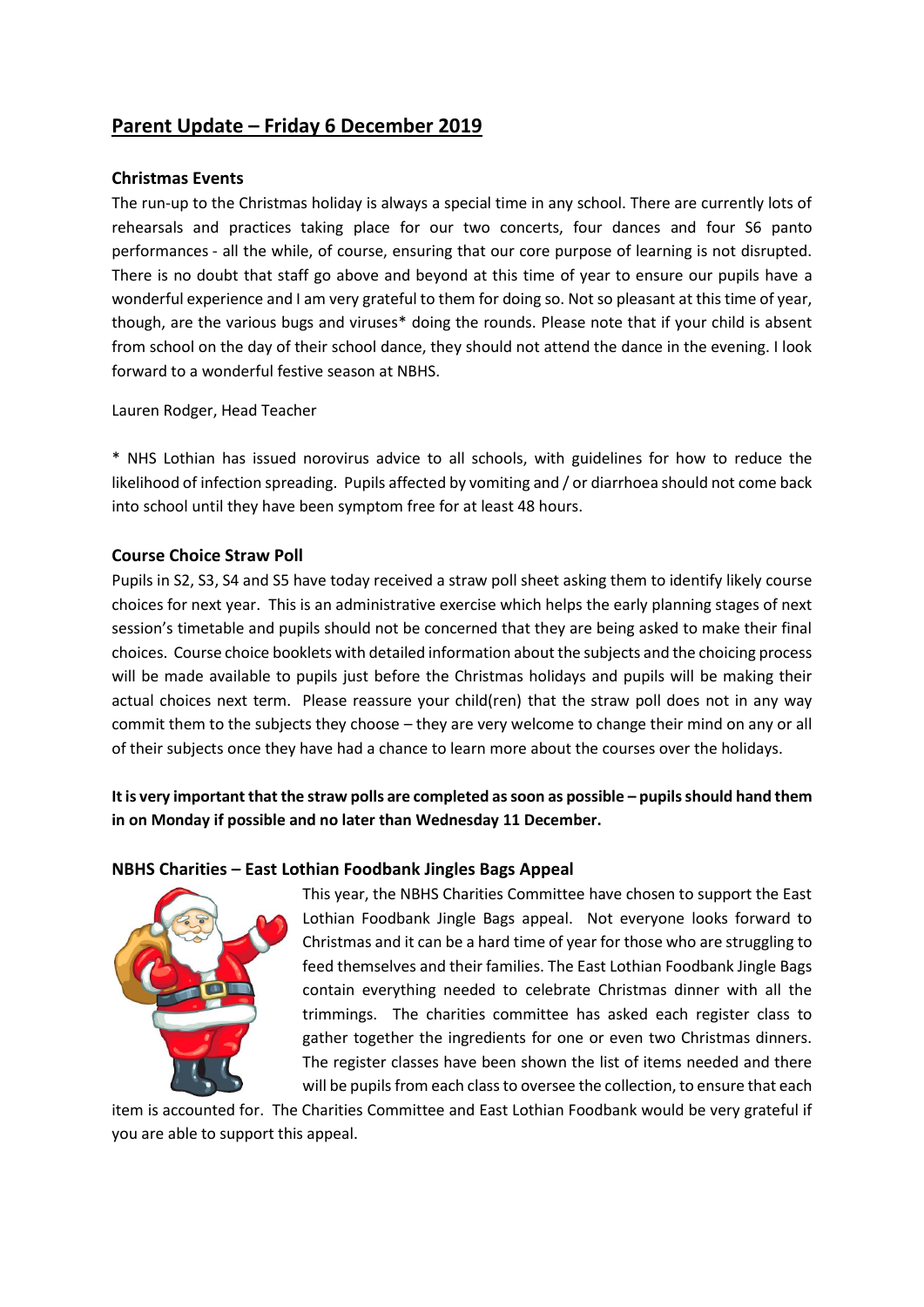### **School Crossing Guide**

We have been informed that unfortunately, due to staff absence, there will be no crossing guide at the Law Road/Grange Road junction for the two weeks until the Christmas holiday. East Lothian Council has issued the following advice for pupils who normally use the crossing:

Pupils who walk up the hill on Law Road to join Grange Road, should walk along Grange Road and cross at the zebra crossing to access the High School.

Pupils who normally walk through the gap in the wall from the Wishart Avenue area and cross with Ted, should walk along Wishart Avenue and cross with School Crossing Guide Colin Cunningham who stands at the junction of Law Road / Lochbridge Road.

Pupils who get off the bus at the stop just before the junction of Grange Road should either get off the bus further up the hill or cut through the opening in the wall walk along Wishart Avenue and cross with Colin.

Pupils who walk along Grange Road from McNair Avenue and beyond should cross at the zebra crossing on Grange Road to access the High School.

# **Cera Running for Team GB!**

Huge congratulations to S6 pupil Cera Gemmell, who is one of six athletes to have been selected to represent Great Britain in the European Women's U20 Cross Country Championships, which is being held in Lisbon this weekend. Cera is the youngest member of the team and is absolutely delighted to have received her first international call-up. What an achievement – good luck Cera!

**We always welcome hearing about the achievements of all our pupils and would love to include more. Please forward anything which you would like the school to consider including in this update to [communications@northberwickhigh.elcschool.org.uk](mailto:communications@northberwickhigh.elcschool.org.uk)**

### **Dates for your Diary**

### **Parents' Evening Dates 2019-20**

- S2 Wednesday 15 January 2020
- S3 Thursday 6 February 2020
- S4 Wednesday 19 February 2020
- S5/6 Thursday 27 February 2020

#### **Parent Council Meetings**

*all at 7.00 pm in Support for Learning classroom*  Tuesday 21 January 2020 Tuesday 3 March 2020 Tuesday 28 April 2020 Tuesday 2 June 2020